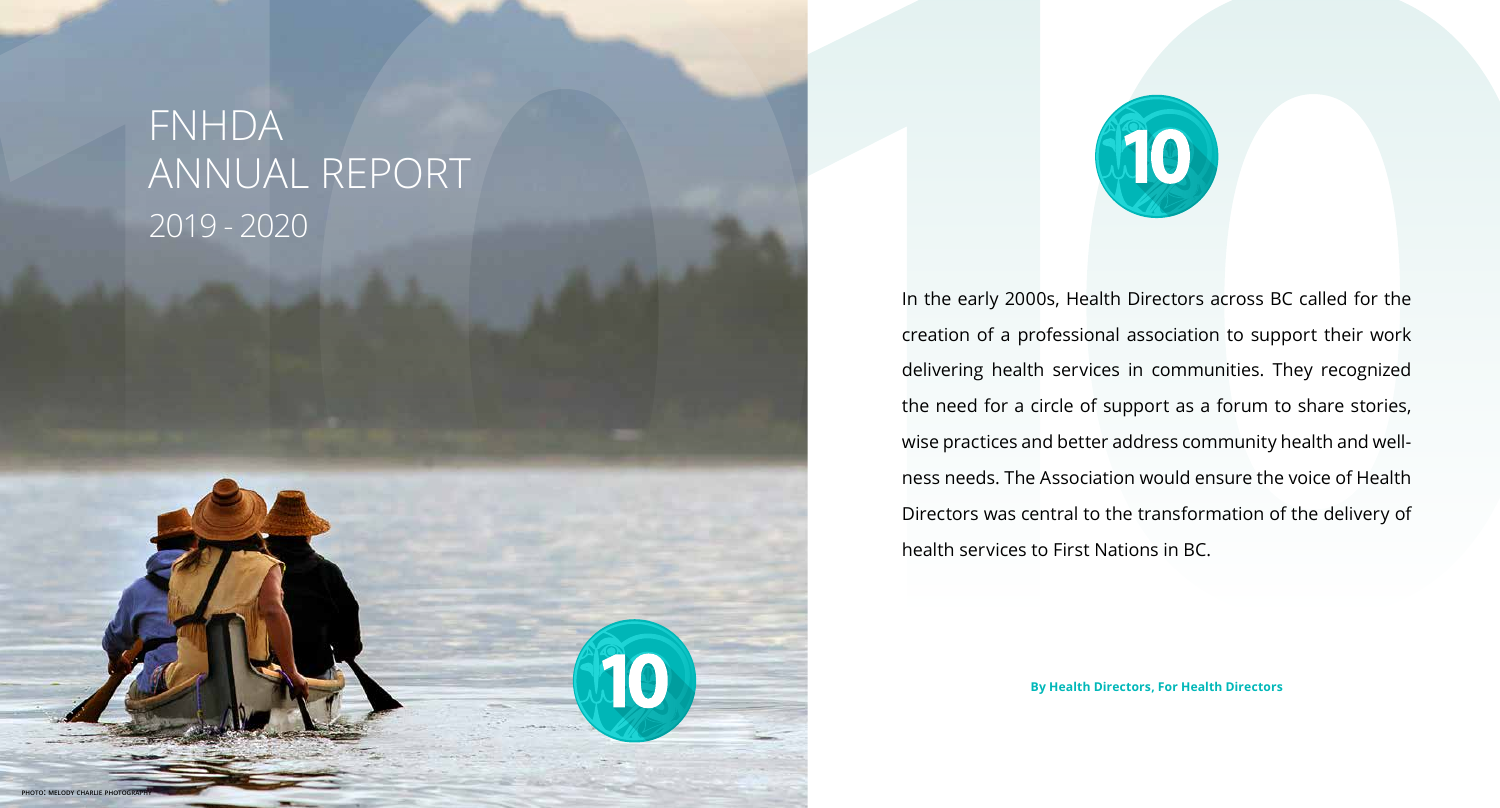

### **First Nations Health Directors Association**

Sharing experience for community wellness

#### **FALL 2008**

Inaugural First Nations Health Directors Forum

#### **NOVEMBER 2009**

Health Directors vote to create FNHDA at Gathering Wisdom III

#### **APRIL 2010**

FNHDA registered as legal entity (BC Society), develops constitution, bylaws and policies and holds first meeting of the FNHDA Board of Directors.

#### **MAY 2011**

At Gathering Wisdom IV, Chiefs and leaders adopt the Consensus Paper and Resolution 2011: BC First Nations Perspectives on a New Health Governance Arrangement:

*FNHDA acknowledged as one of four governance pillars created to support the transformation of the delivery of health services to First Nations in BC*

#### **SEPTEMBER 2011**

Honouring Celebration at inaugural FNHDA AGM and Conference. Designed to support and encourage personal well-being, the honouring celebration recognized all 67 First Nations Health Directors and is the foundation for the annual Inspiration Awards.

#### **NOVEMBER 2012**

FNHA-FNHDA Memorandum of Understanding developed (signed in 2013) setting out processes of collaboration between the FNHDA and FNHA, including provision of Secretariat support.

#### **SEPTEMBER 2014**

FNHDA members vote to create a made-in-BC Certification Program as part of the commitment to offer culturally safe and relevant educational opportunities for Health Directors, including standards of excellence grounded in Member feedback.

Members also vote to accept the [FNHDA: A Call to Action](http://fnhda.ca/wp-content/uploads/2016/04/FNHDA-Lateral-Violence-Position-Statement.pdf)  [Towards a Zero Tolerance of Lateral Violence](http://fnhda.ca/wp-content/uploads/2016/04/FNHDA-Lateral-Violence-Position-Statement.pdf).

#### **2015**

Head to Heart campaign launched for Health Directors with website and tools featuring mental health and wellness resources for self-care and mutual support.



#### **NOVEMBER 2012**

FNHA-FNHC-FNHDA Relationship Agreement signed, acknowledging the roles, responsibilities, and mutual accountabilities of each partner to collectively implement key aspects of the health plans and agreements to advance health care transformation for First Nations in BC.

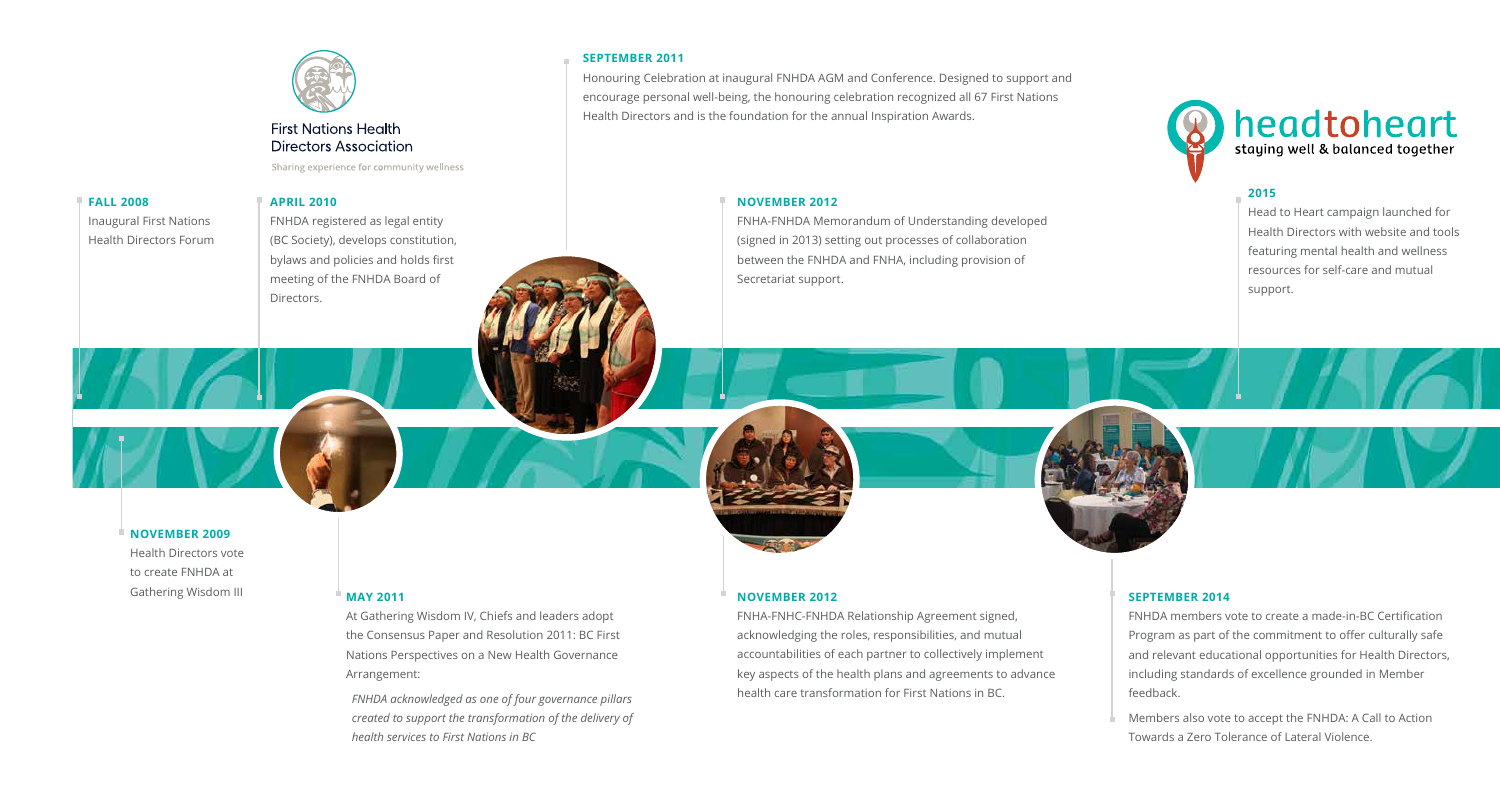#### **FEBRUARY 2017**

Declaration of Commitment: Lateral Kindness jointly signed by the FNHDA and its governance partners, the FNHC and FNHA.

DECLARATION OF COMMITMENT **TERAL KI** 

 $\bar{a}$ 



**MAY 2018**

a,

FNHA-FNHC-FNHDA Relationship Agreement renewed to reflect Lateral Kindness Declaration of Commitment and each partners' current mandate and role in relation to engagement planning.

#### **FALL 2020**

FNHDA acknowledges 10th anniversary milestone

10

 $\overline{\phantom{a}}$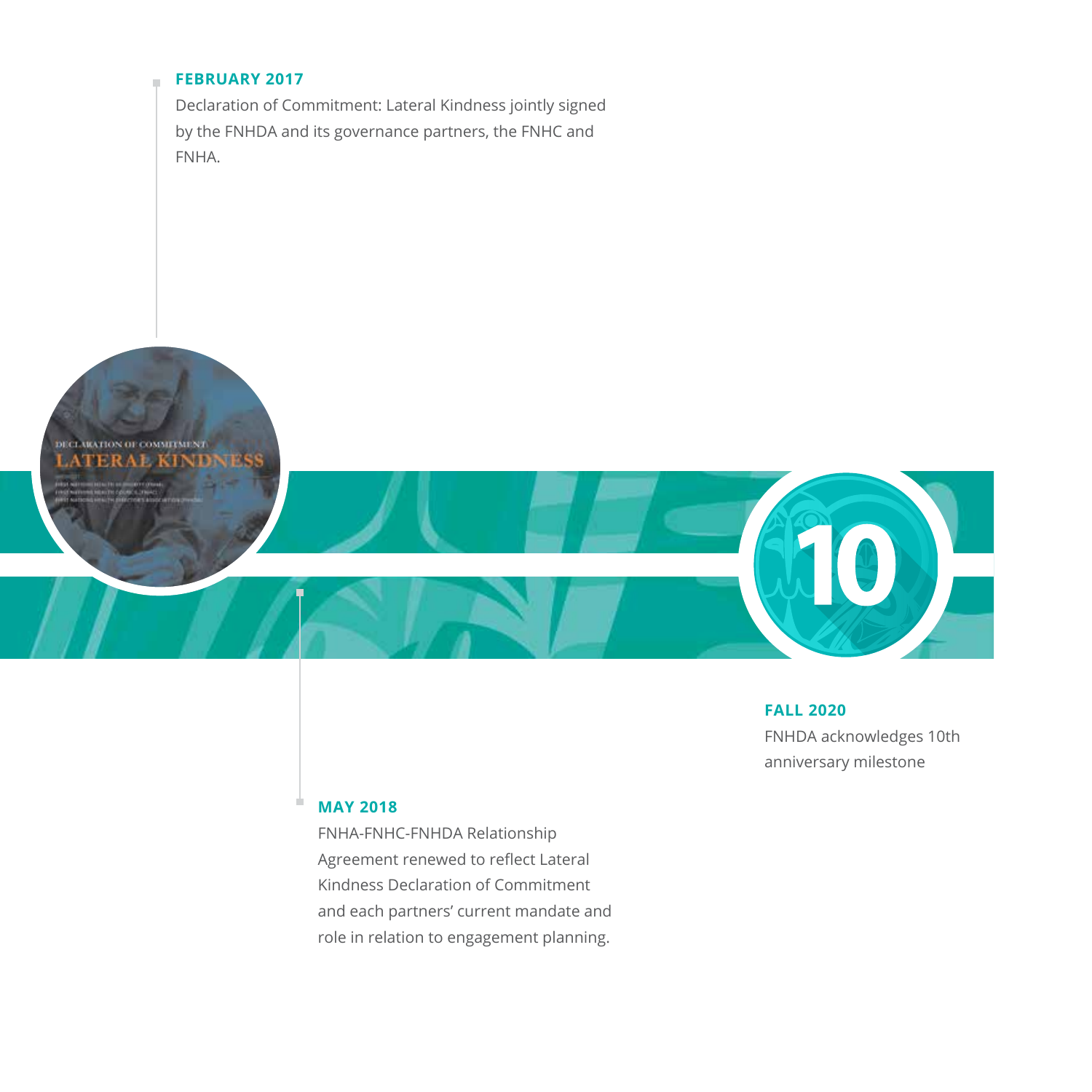### BOARD OF DIRECTORS

**INTERIM ELDER ADVISOR** Virginia Peters

**INTERIOR** Judy Maas Shawn Scotchman Shelley Lampreau Jacki McPherson

**FRASER SALISH** Elizabeth Point Janice George Terrie Davidson

**VANCOUVER COASTAL** Coreen Paul Rosemary Stager-Wallace Keith Marshall

**NORTHERN**

Angie Prince Charlene Webb Tammy Baskin Beverley Clifton Percival

























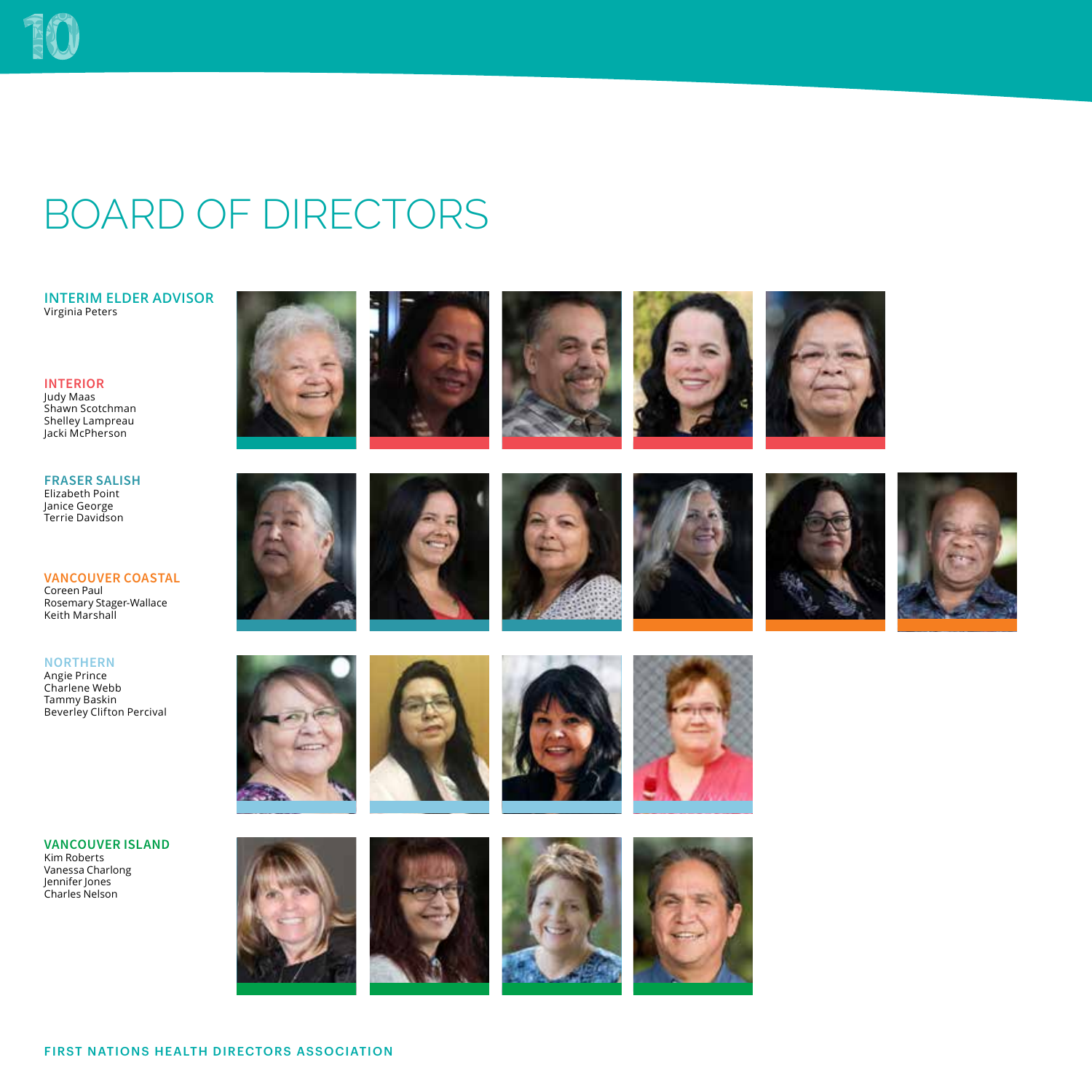

**"Health Directors are the voice of community – essential to transforming the health care system for BC First Nations. As we reflect on how far we have come as an Association since our creation 10 years ago – we celebrate all that's been accomplished to improve health services for First Nations in BC."**

#### **Keith Marshall**

Health Director, Hailika'as Heiltsuk Health Society President, FNHDA Board of Directors



**"I believe prioritizing Lateral Kindness and balance are among the most powerful things we can do for our own wellness, and therefore, for the wellness of our families and communities."**

#### **Christine Stahler**

Executive Director FNHC-FNHDA Shared Secretariat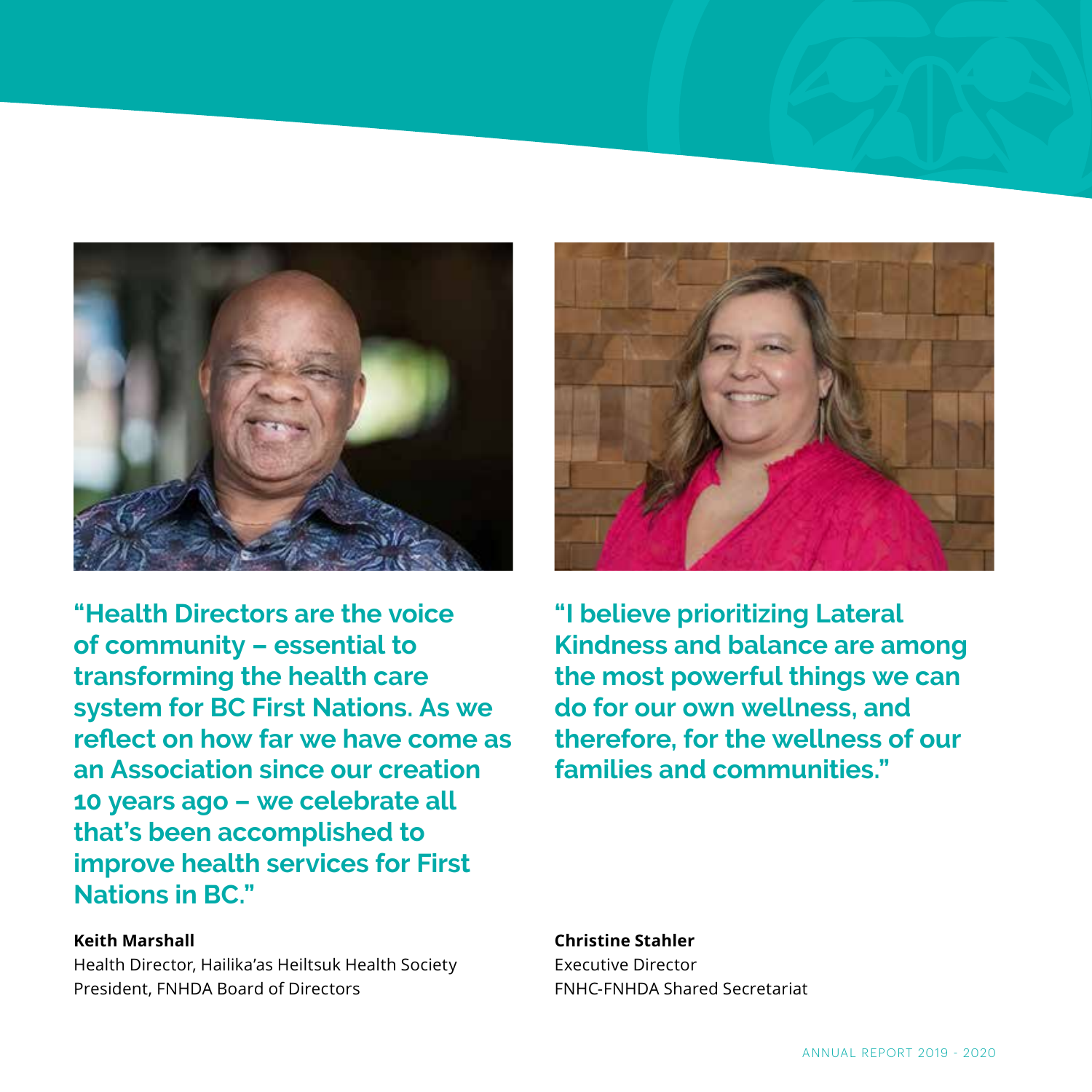## 2019-2020 YEAR IN REVIEW

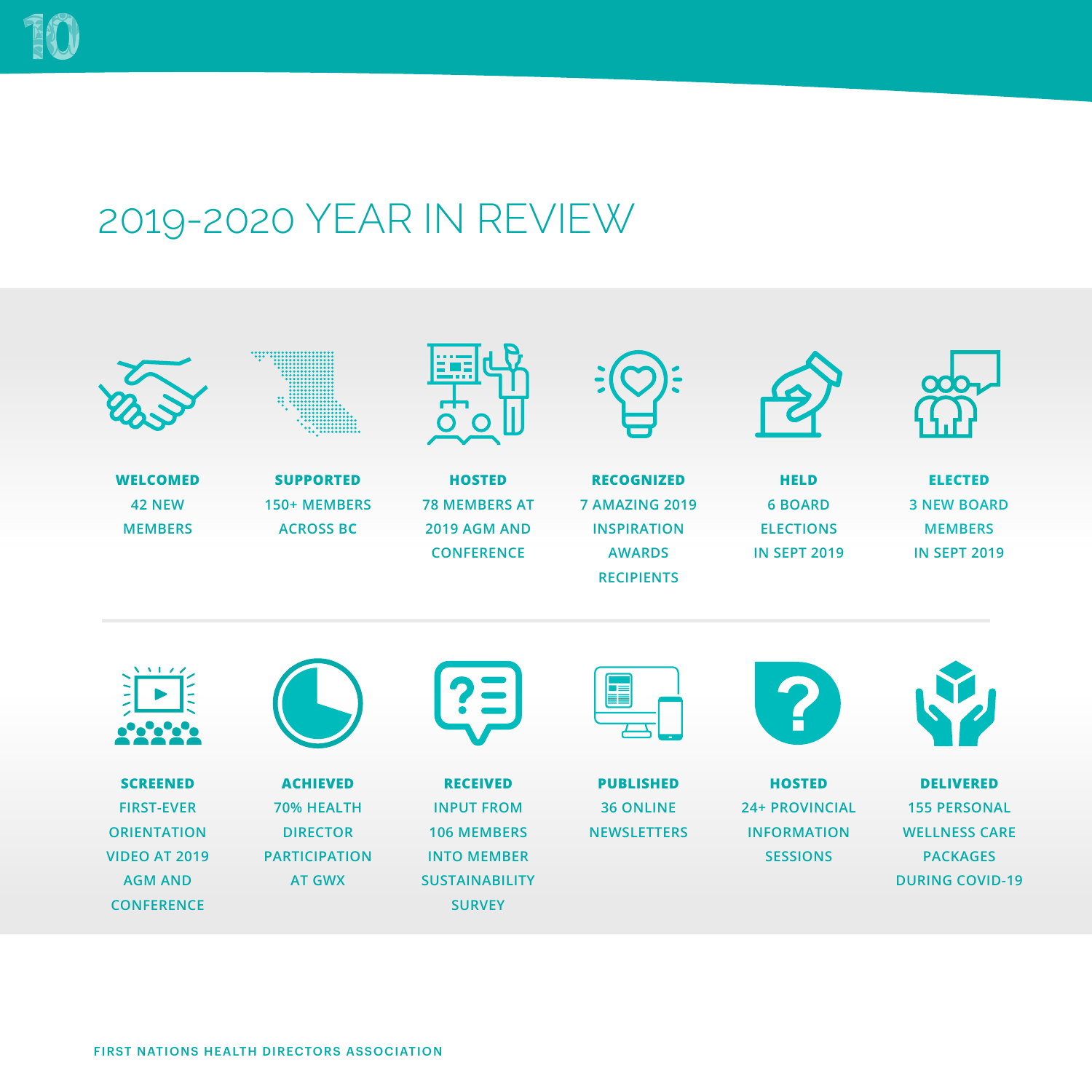### FNHDA TRAINING SUMMARY 2019-2020

*Culturally strong, experienced, and professionally trained Health Directors are a vital component of the First Nations health system in British Columbia. The FNHDA is committed to supporting Health Directors to achieve excellence in their roles delivering quality care in their communities. The seven Standards of Excellence recognize the wide scope of a Health Director's work and provide avenues for professional development across the spectrum of Health Director responsibilities, from grounding work within culture and tradition to providing effective health administration and health wellness leadership for their communities.*

Professional development and training is integral to the FNHDA Mission, as expressed by Goal 1 of the FNHDA Strategic Plan (2019-2022): "Provide professional development, networking and support services for Health Directors, supporting their well-being and success in their community roles, and enabling their participation in the improvement of the broader health system."

#### **FNHDA Training Highlights for 2019-2020**

Opportunities for Health Directors to gather to learn and share take place throughout the year. During the FNHDA AGM and Conference in September 2019, four breakout streams were offered, focused on Training, Informational, Head to Heart, and Mentorship. Training sessions explored a variety of topics, including boundary setting and soul retrieval, traditional diet and diabetes, health service delivery law, and surplus/escalator planning in health-funding agreements. Attendees of our AGM and Conference have told us they value this annual opportunity to network with peers, learn with and from each other, and build skills while contributing to the transformation of BC's First Nations health and wellness system.

The FNHDA once again collaborated with the FNHA to co-sponsor 12 FNHDA Members from across the province to attend the BC Quality Forum on February 26-28, 2020 in Vancouver, BC. This forum, hosted by the BC Patient Safety and Quality Council, brings together over 1000 professionals working in British Columbia's health care system to discuss and share ways to improve health care quality and patient safety.

During the fall 2019 Regional Caucus meetings, Health Directors were asked to provide input on training priorities as part of refreshing the FNHDA Three-Year Training Plan. Province-wide priorities include cultural safety and humility, Lateral Kindness, mental health supports, strategic planning, preparing for difficult conversations, relationship building and collaboration, reporting and evaluation, grant and proposal writing, budgeting, change management, and ethics and the law.

We are committed to continuing to support the learning journeys of our Health Director Members. Supporting excellence while navigating an ongoing communicable disease emergency remains our focus in the short-term, and we look forward to unveiling a new three-year training plan in the near future.